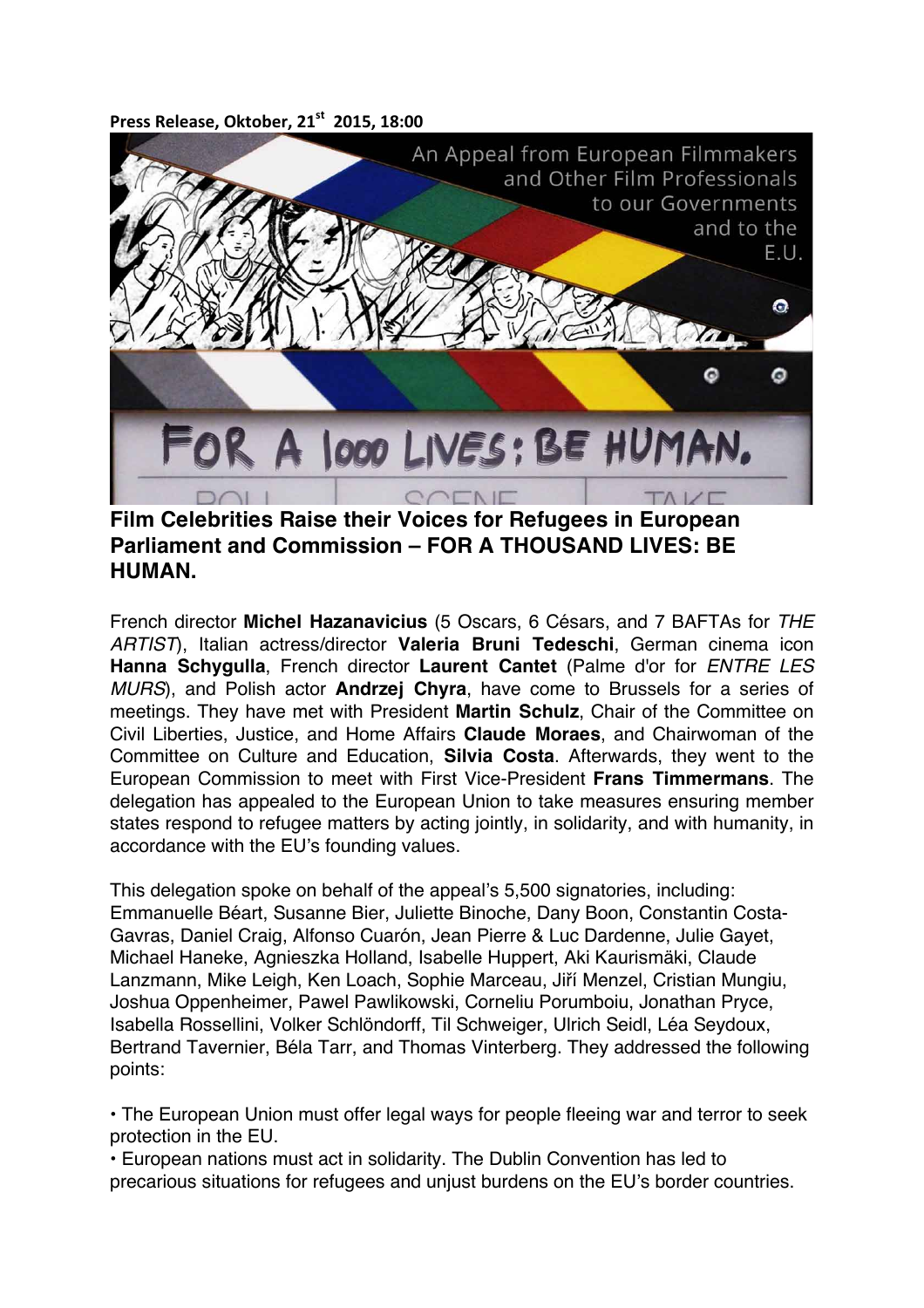An equitable relocation of refugees among the E.U. states is a first step, but the system must take into account the asylum seeker's individual circumstances. • European countries must create living conditions for refugees that embrace personal freedom, physical safety without restriction, and offer access to work and education.

Shocked by the events of the current humanitarian crisis, the appeal FOR A THOUSAND LIVES: BE HUMAN (www.for-a-1000.lives.eu), which can still be signed by film professionals, was launched by the European film community on Sept. 2nd. It rallied the support of Europe's leading institutions including the European Film Academy, the Film Festivals of Venice and San Sebastian, went viral and received thousands of individual signatures.

## **Here's some quotes from the meetings and the press conference:**

European Parliament President Schulz welcomed the delegation quoting Edmund Burke: "The only thing necessary for the triumph of evil is for good men to do nothing. The majority of Europeans favours helping refugees. I welcome this initiative and many others by civil society, they show that we stay mobilized to find a fair solution in a spirit of solidarity and humanity".

Michel Hazanavicius: "The only way Europe can hope to block the dangerous progress of populism and demagogy is by remaining both political and human."

Hanna Schygulla: "Europe is ill from its own cynicism and pessimism. This crisis is also a chance. I arrived as a Polish refugee in Germany, and I eventually embodied Germany in the films I acted in."

Andrzej Chyra: "Poland has been isolated for so long, it would be an enrichment to the country to have some influences from new cultures".

Valeria Bruni Tedeschi : "When I commit, to my work or to a cause, I never lose sight of the fact we are all in the same boat, and that we must relate to one another as equals."

Civil Liberties Committee Chair Claude Moraes: "European filmmakers understand the power of images. For this reason, they are right to speak out on refugees, as the winter sets in, to call on member states to shake off their complacency and populism, and focus on a practical, organised, compassionate action in place of inertia."

Culture Committee Chair Silvia Costa: "Cinema, creativity and culture have a crucial role in raising citizens' awareness and the responsibility of national and European institutions. We are delighted to have received at the European Parliament the call from directors and actors who, with their valuable work, can give a voice and eyes to the dramatic situation of refugees. We share with them the goal of a more cohesive and inclusive Europe."

First Vice-President Frans Timmermans: "We need to continue to work hard to put solutions in place which are both humane and effective. In order to break the logic of